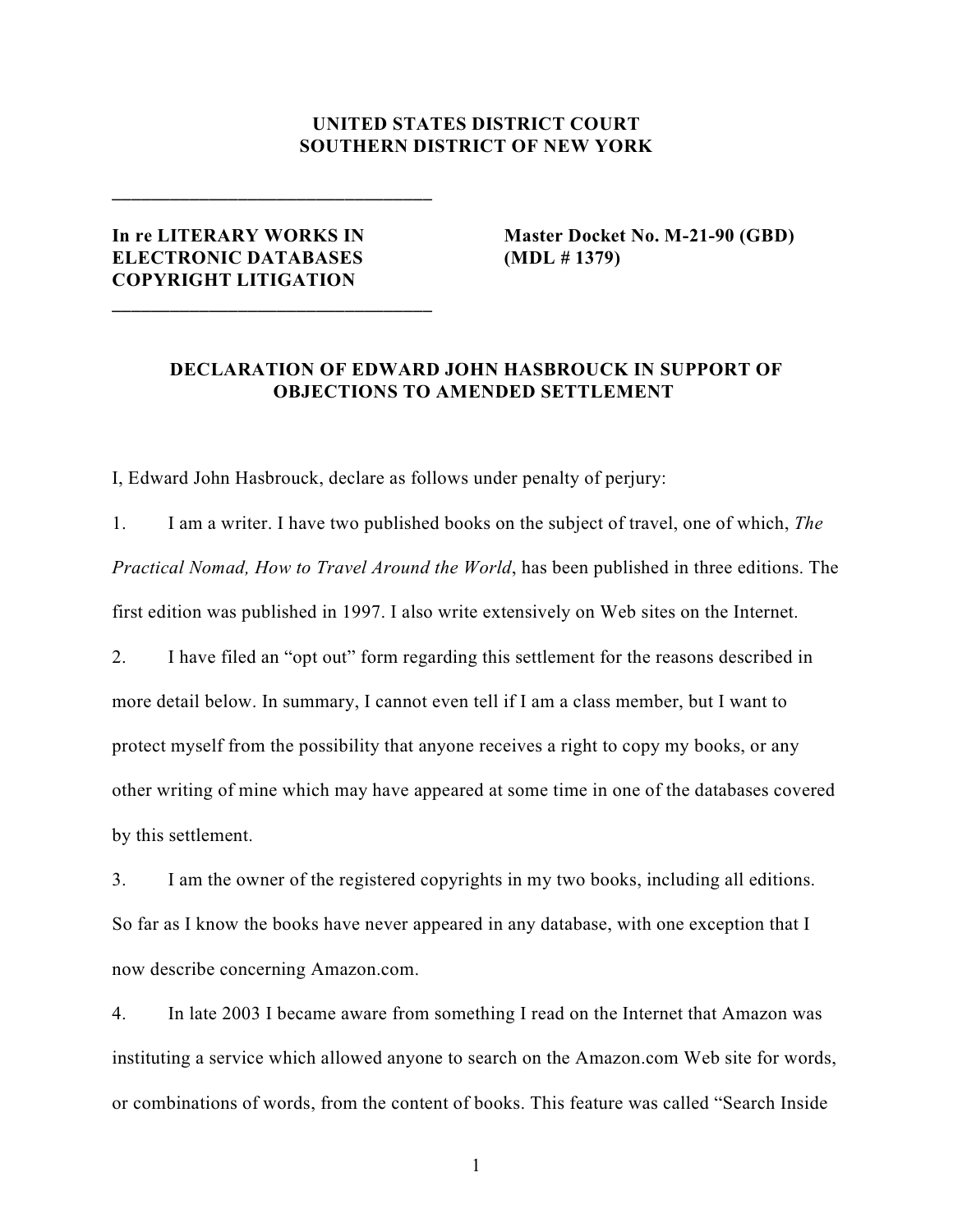The Book". A copy of an announcement of this service, taken from the Amazon.com Web site at<http://www.amazon.com/exec/obidos/tg/feature/-/507108/102-5351812-0612146>, is attached as Exhibit A. Amazon has now trademarked the term "Search Inside" for this service, as shown by Ex. B, a copy of another page at the Amazon.com Web site: http://www.amazon.com/exec/obidos/tg/browse/-/10197021/102-5351812-0612146.

5. In October 2003 I conducted a search and found that the second edition of my book, *The Practical Nomad, How to Travel Around the World*, was searchable on that Amazon service, and excerpts from the book were shown to an Internet user if they used the right words to access my book. I hold the copyright to the entire text of this book and I have never authorized Amazon or anyone else to have the text of it in a database. My understanding of computers and databases indicates that for Amazon.com to be able to present images of each page of my book in response to an "Inside the Book" search it must have the entire text of the book, and a scanned image of each page of the book, in a database.

5. I believe that Amazon.com has done something so that my book no longer comes up in response to a search that would otherwise reach it. However, this was an infringement of my copyright in the book. I communicated with my publisher about the Amazon infringement. My publisher told me that Amazon.com had a contract with someone which it relied on to put my book in its Search the Book feature. However, my publisher said the contract was confidential, so my publisher could not tell me whom the contract was with, or any of its terms.

6. I have spent some time reviewing the settlement agreement in relation to this issue. As I understand it, the above facts might make me a member of the class because Amazon.com has digitally or electronically reproduced, displayed and distributed, without

2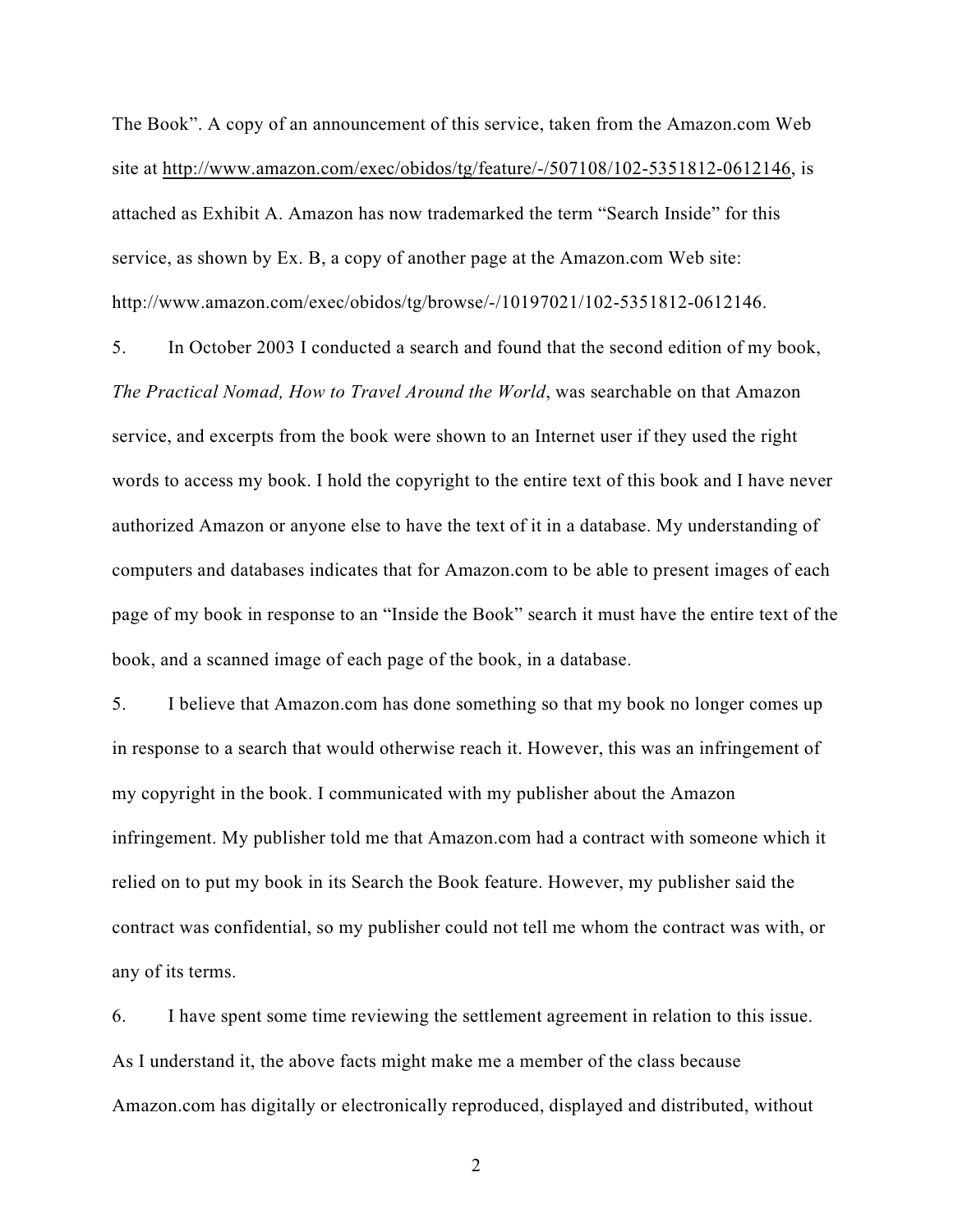my authorization, a portion of my book. I understand from information from various sources, including the settlement Web site, that Amazon.com is a licensee of one or more database companies that are defendants in this action. If I am a class member, of which I am not sure, I would either have to file a claim for these events, or opt out to preserve my rights. Also, if I am a member, I would have opt out to protect myself from granting the defendants, and others, a non-exclusive license to my book. This is the "License by Default" feature which I have learned of by reading the Internet postings of objector Irvin Muchnick at <http://freelancerights.blogspot.com>, and which I've read myself in the settlement agreement.

7. Another reason I have opted out is that I read the settlement agreement as providing that any work placed on a database by any of the parties benefiting by this settlement (Defense Group, Database Defendants, Participating Publishers and Supplemental Participating Publishers) at any time up to the effective date of the settlement (¶ 1.j.) will have the effect of making the copyright owner of that work a class member and will also have the effect of granting the License by Default provided in the settlement for that work. The effective date of the settlement will not be until this settlement is approved and all appeals have been completed or the time for them has expired. Thus companies can effectively grant themselves licenses to works by placing them in a database anytime up to the effective date, even after it is too late for me to opt out of the class or to file claims related to those works.

8. Finally, I have opted out because I don't know whether my works have appeared in other databases besides the Amazon.com instance already described. I don't think they have, but I cannot be sure. I asked the class action attorneys, by e-mail, how a class member is supposed

to determine if they are in the class. They responded, in part, saying: "It is the author's

3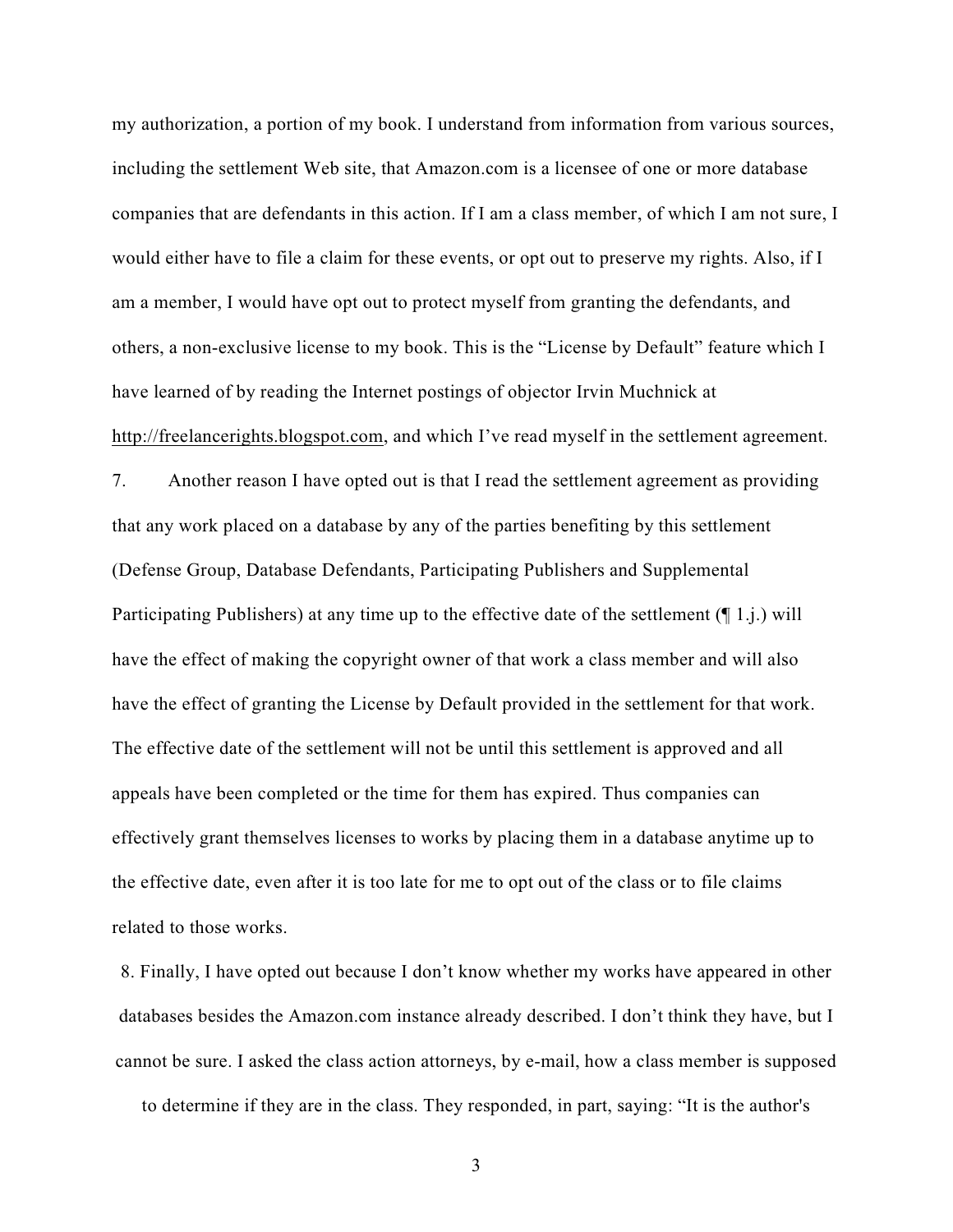responsibility to establish which works he believes are eligible under the settlement and to

include each of them in his claim form. We unfortunately have no easy way to do this or help you with this." Since I cannot do it, and they cannot do it, at least easily, I have opted out as the best protection for myself. A copy of the e-mail is attached as Ex. C.

Executed at San Francisco, California, on September 12, 2005.

I declare under penalty of perjury that the foregoing is true and correct.

Edward John Hasbrouck

\_\_\_\_\_\_\_\_\_\_\_\_\_\_\_\_\_\_\_\_\_\_\_\_\_\_\_\_\_\_\_\_\_\_\_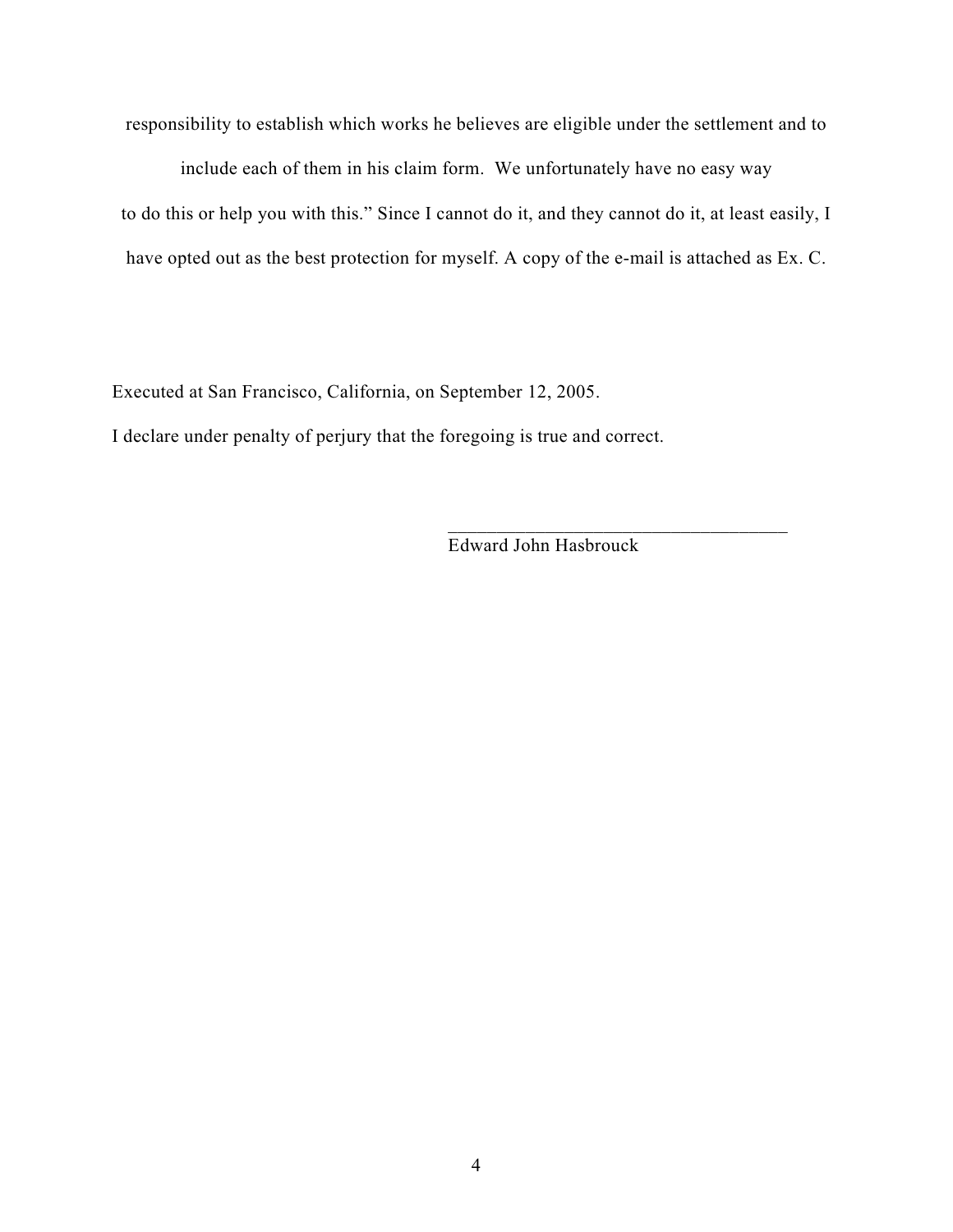## CERTIFICATE OF SERVICE

I, Charles D. Chalmers, do declare:

I am over the age of eighteen and not a party to this action. On September 12, 2005, I served the above pleading by email service addressed as below:

| <b>Chuck Sims</b>                     | Michael S. Denniston                    |
|---------------------------------------|-----------------------------------------|
| PROSKAUER ROSE                        | BRADLEY ARANT ROSE & WHITE, LLP         |
| 1585 Broadway                         | 1819 Fifth Avenue North                 |
| New York, NY                          | Birmingham, AL 35203                    |
| E-mail: csims@proskauer.com           | E-mail: mdenniston@bradleyarant.com     |
|                                       |                                         |
| Hank Gutman                           |                                         |
| SIMPSON THACHER & BARTLETT LLP        | <b>Stacy Grossman</b>                   |
| 425 Lexington Aveneue                 | FISH & RICHARDSON P.C.                  |
| New York, NY 10017                    | Citigroup Center – $52nd$ Floor         |
| E-mail: h-gutman@stblaw.com           | 153 East 53rd Street                    |
|                                       | New York, NY 10022-4611                 |
| Jack Weiss                            |                                         |
| Jim Hallowell                         |                                         |
| GIBSON DUNN & CRUTCHER, LLP           | Kenneth A. Richieri                     |
| 200 Park Avenue, 47 <sup>th</sup> Flr | Vice President & Deputy General Counsel |
| New York, NY 10166                    | THE NEW YORK TIMES COMPANY              |
| E-mail: jmweiss@gibsondunn.com        | 500 Seventh Avenue                      |
| jhallowell@gibsondunn.com             | New York, NY 10018                      |
|                                       | E-mail: richierk@nytimes.com            |
|                                       |                                         |
| Ian C. Ballon                         | George Freeman                          |
| MANATT, PHELPS & PHILLIPS LLP         | THE NEW YORK TIMES                      |
| 11355 West Olympic Boulevard          | 229 West 43rd Street, 12th Floor        |
| Los Angeles, CA 90064                 | New York, NY 10036                      |
| E-mail: iballon@manatt.com            | E-mail: freemang@nytimes.com            |
|                                       |                                         |
| Paul Cirino                           | Robin Bierstedt                         |
| <b>LATHAM &amp; WATKINS</b>           | <b>VP/Deputy General Counsel</b>        |
| 885 Third Avenue                      | TIME INC.                               |
| New York, NY 10022                    | 1271 Avenue of Americas                 |
| E-mail: paul.cirino@lw.com            | New York, NY 10020                      |
|                                       | Email: robin bierstedt@timeinc.com      |
|                                       |                                         |
|                                       |                                         |
| James F. Rittinger                    |                                         |